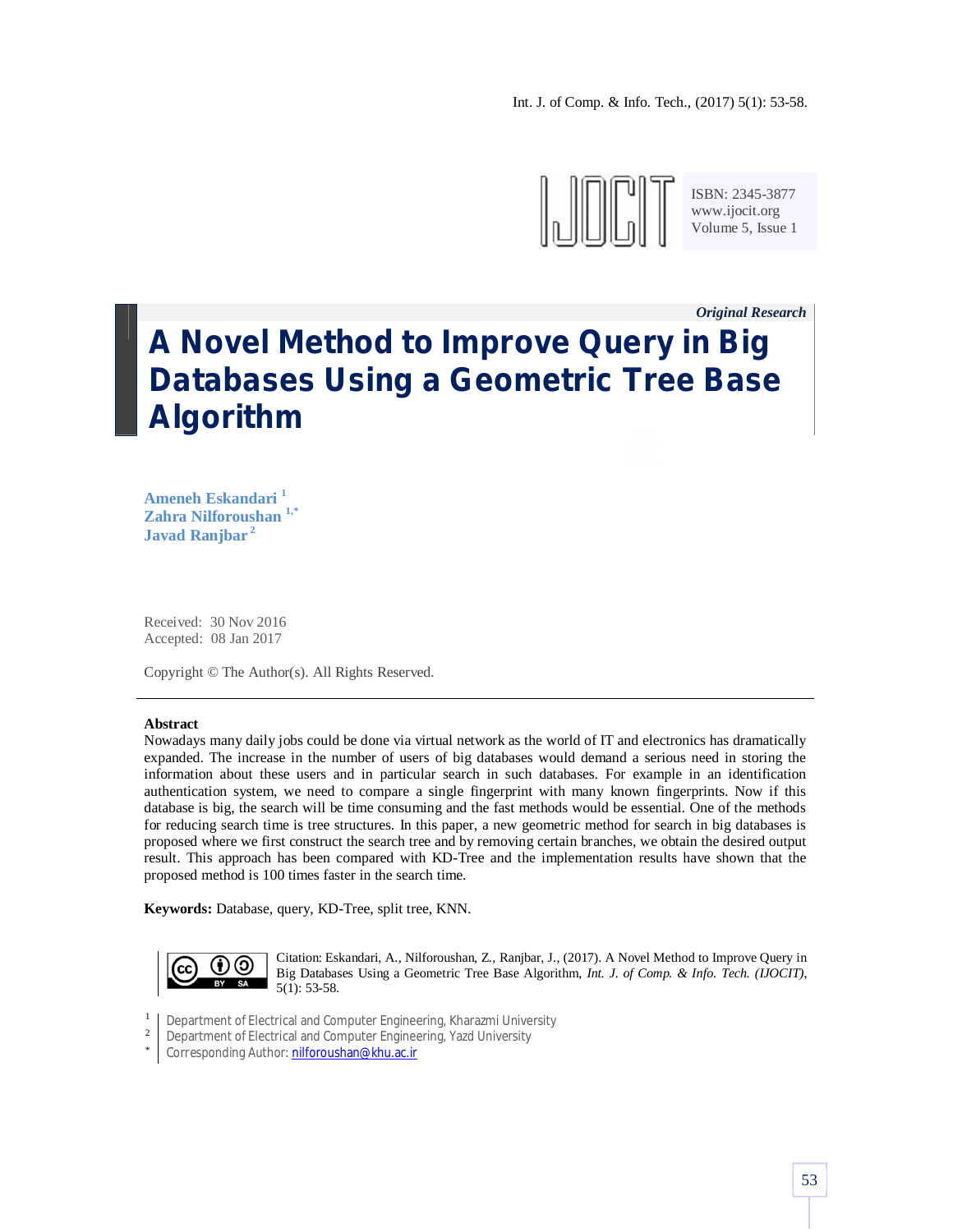## **Introduction**

At the first glance, it seems that geometry has no application in database structures but one can interpret a database geometrically. More precisely, records and information in database are considered as points. For example consider a database of personnel of a company. If we want to know the personnel whose ages are between 1980 to 1985 and whose salaries are in the range 1000 to 2000 dollars, this search is called range query [1]. Another example is a police station containing thousands of fingerprints. For identification of a certain person, we need to search in the database for the fingerprint of the person by searching through all fingerprints. This search is called exact query [1]. If the number of points in the database is too large, the search will be very time consuming. One approach to reduce the search time is using the search trees.



**Figure 1:** interpreting a data base query geometrically [5]

### **2. KD-Tree**

In this section the problem of 2D-rectangular searching is considered which is mostly used in many problems [2]. Let P be the set of points in the plane. The basic assumption is that no two points have the same x-coordinate, and no two points have the same ycoordinate. A 2-D rectangular range query on P asks for the points from P lying inside the query rectangle  $[x, x'] \times [y, y']$ . A point  $p := (p_x, p_y)$  lies inside this rectangle if and only if;

$$
p_x \in [x, x'] \text{ and } p_y \in [y, y']
$$

The set of (1-D) points is split into two subsets of roughly equal size, one subset contains the point smaller

than or equal to splitting value, and the other contains the points larger than splitting value. The splitting value is stored at the root and the two subsets are stored recursively in two subtrees. Each point has its xcoordinate and y-coordinate. Therefore, we first split on x-coordinate and then on y-coordinate, then againon xcoordinate, and so on. At the root we split the set P with vertical line L into two subsets of roughly equal size. This is done by finding the median x- coordinate of the points and drawing the vertical line through it. The splitting line is stored at the root.  $P_{left}$ , the subset of points to left is stored in the left subtree, and *Pleft* , the subset of points to right is stored in the right subtree. At the left child of the root, we split the  $P_{left}$  into two subsets with a horizontal line. This is done by finding the median y-coordinate if the points are in *Pleft* . The points below or on it are stored in the left subtree, and the points above are stored in right subtree. The left child itself stores the splitting line. Similarly  $P_{left}$  is split with a horizontal line, which is stored in the left and right subtree of the right child. At the grandchildren of the root, we split again with a vertical line. In general, vertical lines separate the nodes with even depth while the horizontal ones separate the nodes with odd depth [2].



**Figure 2:** KD-Tree (a) the way the plane is divided (b) corresponding binary tree [2]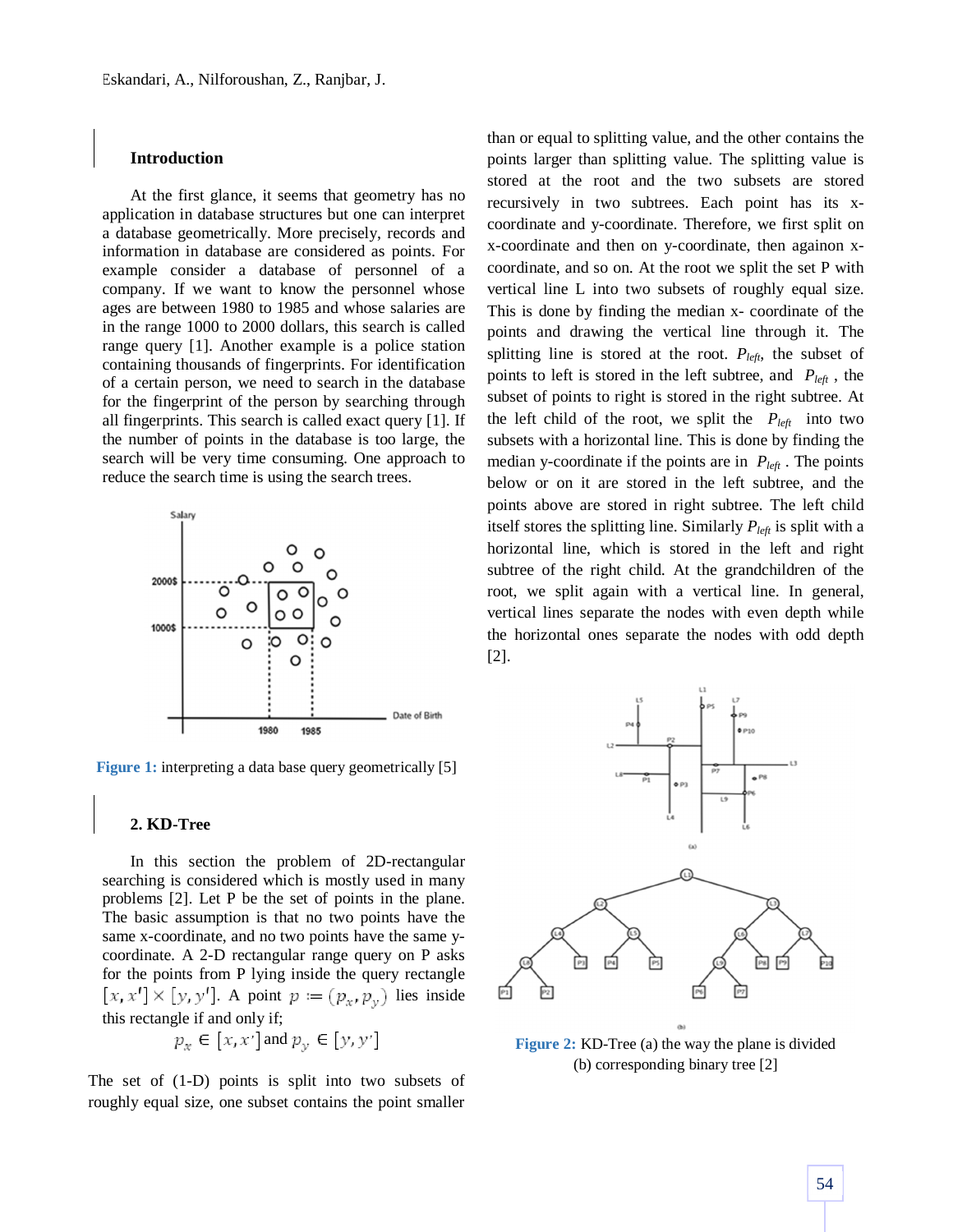

# **2.1. Algorithm of KD-Tree**

**Figure 3:** Flow chart of KD-Tree algorithm

In this approach which is very similar to the binary KD-Tree, at first the bounding box is determined. Then width and height of the obtained rectangular is computed and divided into half from the larger side. If the larger side is in the direction of x-axis (y-axis), we will divide the rectangle into half by a vertical (horizontal) line and the left and right (up and down), and the points will make left and right subtrees. If the larger side is in the direction of y-axis, we will divide the rectangle into half by a horizontal line and the up and down points will make left and right subtrees. Then, this process will continue recursively [3].



**Figure 4:** Split -Tree (a) the way the plane is divided (b) corresponding binary tree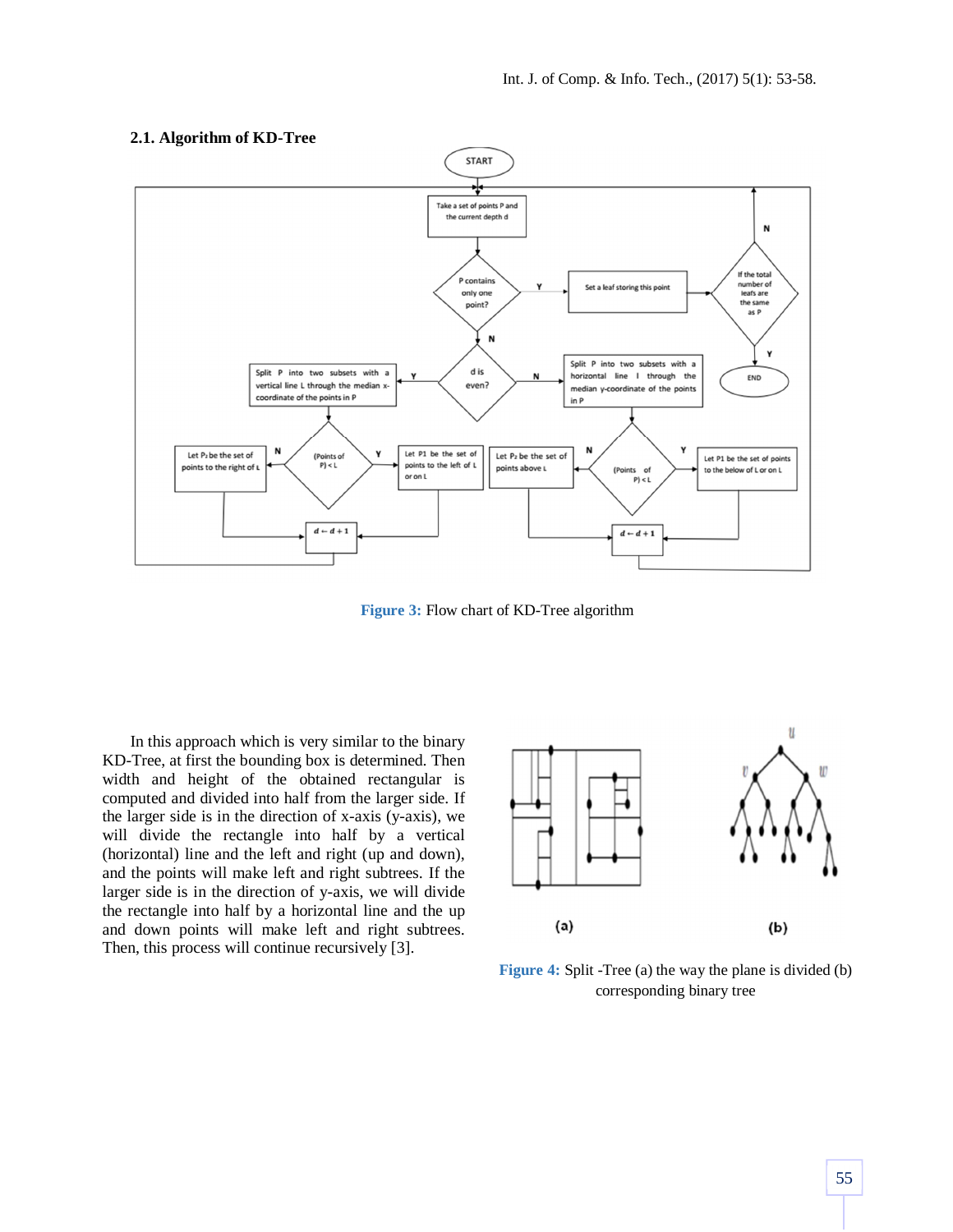Eskandari, A., Nilforoushan, Z., Ranjbar, J.

# **2.2. Split Tree Algorithm**

Figure 4 (a)  $\&$  (b) show this algorithm:



**Figure 5:** Flow chart of Split-Tree algorithm

# **3. The proposed method**

In this paper both range query and exact query methods are considered where we apply the KNNmethod by k value taken from user for the first and  $k=1$ for the second method. The search method will not construct the whole tree in the memory and only the branch which has the output point would be constructed. As a result the search process will be more efficient. The pseudo code of our proposed algorithm is in the following:

Input: set of P point and the point D. Output: The specified arm of the tree that includes K.

- Until the number of set P is k do(k for KNN)
- find bounding box of P
- If the larger side of the rectangular is in xdimension
- Then find the median of the x-dimension side  $(mX)$
- If x-dimension of D is less than m\_X
- Find the point in the left side of  $m_X (P_\text{LEFT})$
- else the point in the right side of m\_X (P\_RIGHT)
- Else find the median of the y-dimension side  $(m_Y)$
- If y-dimension of D is less than  $m_X$
- Find point in the left side of  $m_Y$  (P\_LEFT)
- else find the point in the right side of m\_Y (P\_RIGHT)
- Return to 1.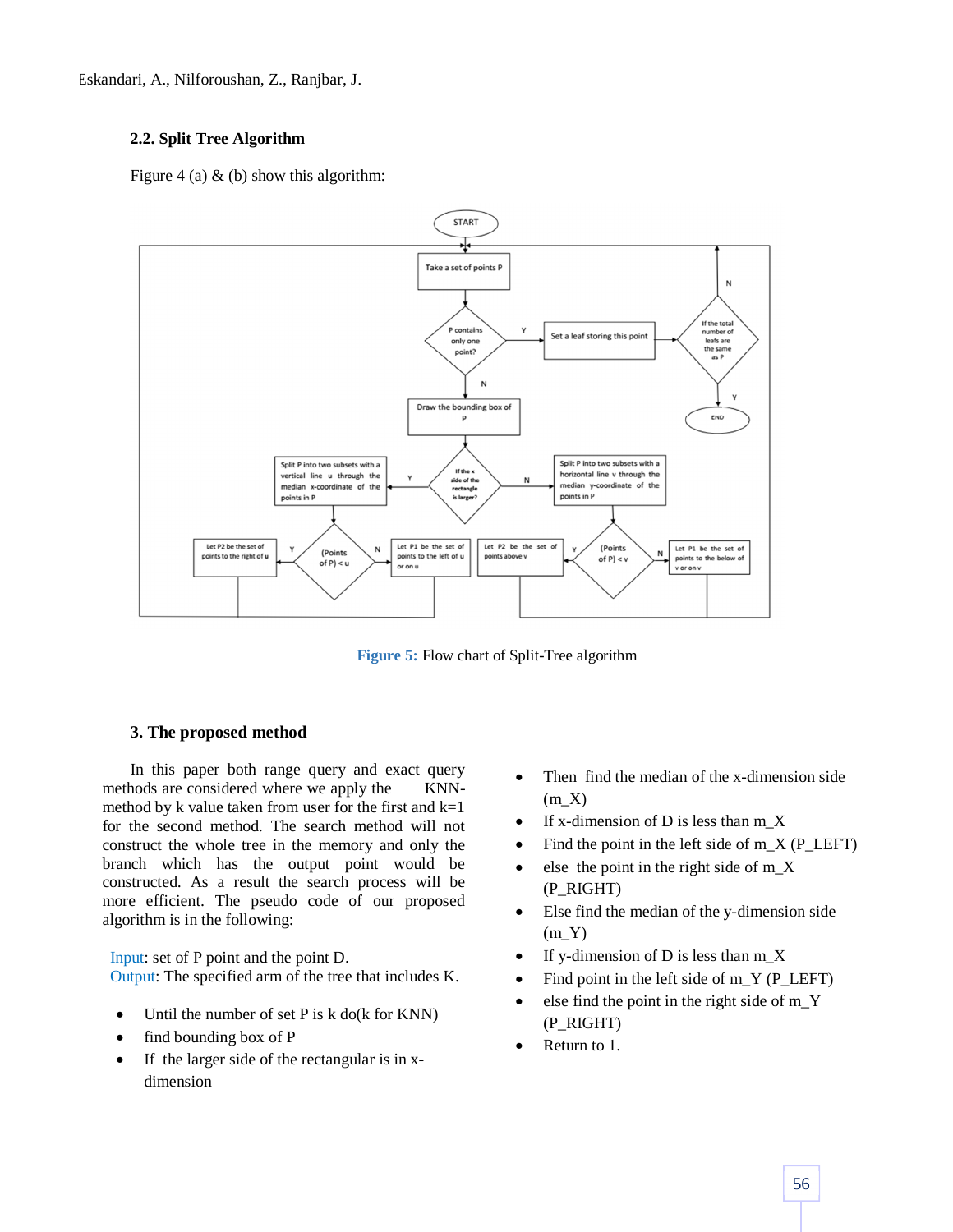## **3.1 Implementation results**

Our implementation has been done in MATLAB using a laptop with 4GB of RAM and DUAL CORE 3.4 GHz CPU over windows 7 operating system. In figure  $6$ , at first the range search with KNN with  $k=5$ in a database of 1000 points is done and at the second phase one of these points would be chosen as a test point and the exact search with KNN with k=1 is applied ( figure 7).



**Figure 6:** Range query in proposed method with k=5



**Figure 7:** Exact query in proposed method with k=1

In order to show the performance of this algorithm we compare it with KD-Tree.

We repeat the search process for similar database but with different points and the elapsed time of each method is shown in table 1.

| <b>Table 1:</b> Numerical comparison of elapsed time in proposed |  |
|------------------------------------------------------------------|--|
| method and KD-Tree in database query                             |  |

|           | Elapsed            | Elapsed  |        | Elapsed            |              |
|-----------|--------------------|----------|--------|--------------------|--------------|
| Number    | time in            | time in  | Number | time in            | Elapsed time |
| of points | proposed<br>method | KD-Tree  | of     | proposed<br>method | in KD-Tree   |
|           | (s)                | (s)      | points | (s)                | (s)          |
|           |                    |          |        |                    |              |
| 20        | 0.000582           | 0.004667 | 520    | 0.001212           | 0.09222      |
| 40        | 0.000551           | 0.008884 | 540    | 0.001035           | 0.096011     |
| 60        | 0.000475           | 0.015554 | 560    | 0.001091           | 0.1052       |
| 80        | 0.000465           | 0.016003 | 580    | 0.001095           | 0.106841     |
| 100       | 0.000534           | 0.019479 | 600    | 0.001139           | 0.109288     |
| 120       | 0.000701           | 0.022158 | 620    | 0.001096           | 0.117218     |
| 140       | 0.000536           | 0.026929 | 640    | 0.001002           | 0.118015     |
| 160       | 0.000488           | 0.030524 | 660    | 0.001014           | 0.122392     |
| 180       | 0.000584           | 0.035514 | 680    | 0.000967           | 0.127769     |
| 200       | 0.000692           | 0.042037 | 700    | 0.000958           | 0.13209      |
| 220       | 0.000553           | 0.041129 | 720    | 0.000963           | 0.13394      |
| 240       | 0.000578           | 0.044308 | 740    | 0.001096           | 0.137489     |
| 260       | 0.000666           | 0.046428 | 760    | 0.001243           | 0.141615     |
| 280       | 0.000643           | 0.052551 | 780    | 0.001149           | 0.144513     |
| 300       | 0.000735           | 0.056387 | 800    | 0.001019           | 0.148844     |
| 320       | 0.000632           | 0.060729 | 820    | 0.001155           | 0.151518     |
| 340       | 0.000843           | 0.064485 | 840    | 0.001101           | 0.164905     |
| 360       | 0.000749           | 0.07092  | 860    | 0.001203           | 0.158842     |
| 380       | 0.000815           | 0.071647 | 880    | 0.001152           | 0.158924     |
| 400       | 0.000882           | 0.076666 | 900    | 0.001223           | 0.162881     |
| 420       | 0.000909           | 0.078128 | 920    | 0.0012             | 0.165303     |
| 440       | 0.001004           | 0.080135 | 940    | 0.001371           | 0.167491     |
| 460       | 0.00083            | 0.083748 | 960    | 0.001488           | 0.169391     |
| 480       | 0.000926           | 0.088798 | 980    | 0.001089           | 0.172748     |
| 500       | 0.000933           | 0.088698 | 1000   | 0.001296           | 0.17319      |

In figure 8 it is seen that the speed of search has been dramatically increased. In order to better understanding the numerical difference between two algorithms, both run times of the two algorithms are presented. As a conclusion we can say that the speed of proposed method is at least 104 times faster than that of in the KD-Tree.